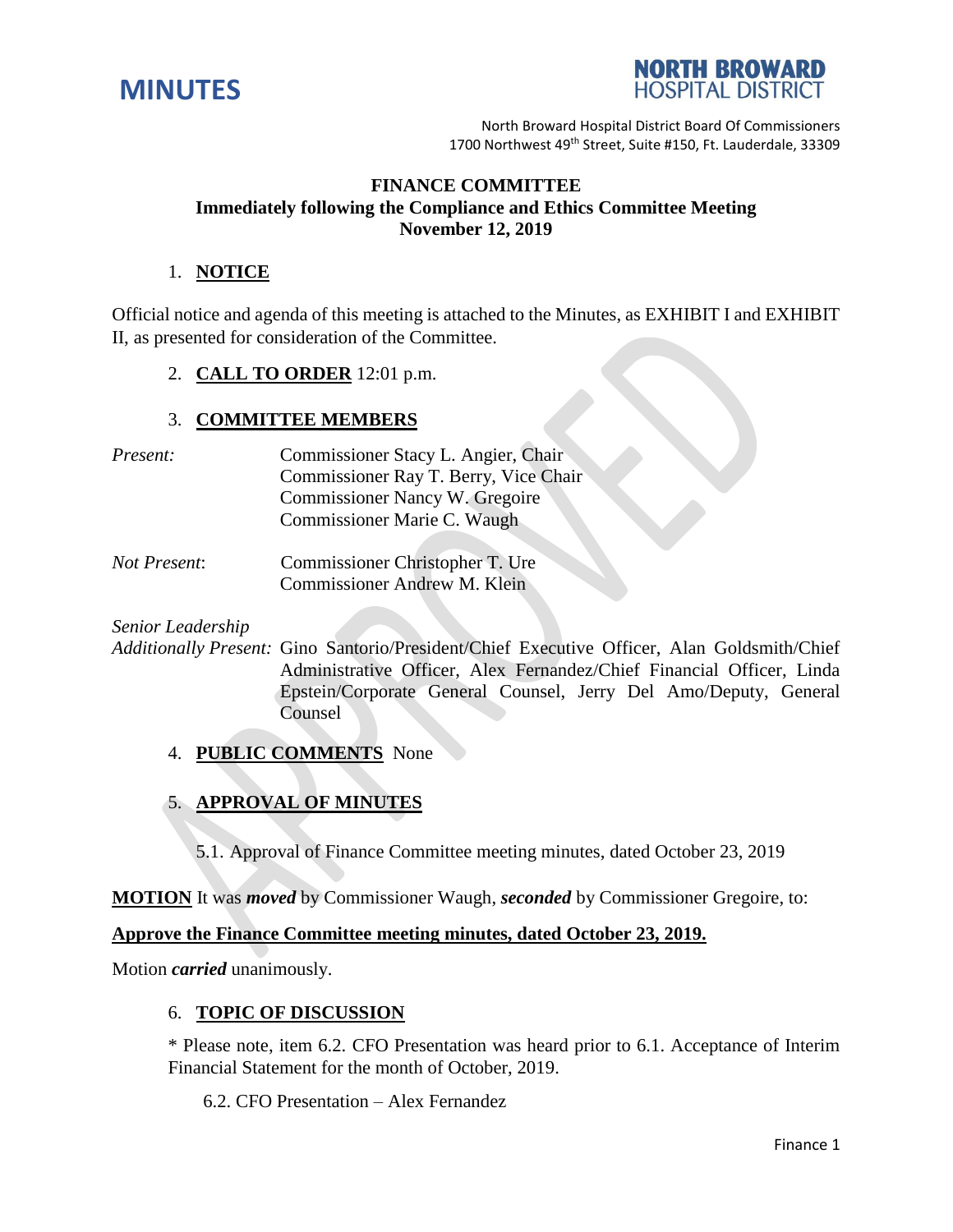# **MINUTES**



North Broward Hospital District Board Of Commissioners 1700 Northwest 49<sup>th</sup> Street, Suite #150, Ft. Lauderdale, 33309

Mr. Alex Fernandez, Chief Financial Officer, presented the financial statement for the month of October, 2019.



Mr. Fernandez was pleased to announce that although the organization was behind projected figures by \$1.8 million, they were ahead of prior year's net revenue by \$14 million dollars, as it relates to net patient revenue. He clarified that the \$14 million was in comparison to the first four fiscal months of prior year. Gains and losses of operations pertaining to each hospital for the month of October and year-to-date were also reported.



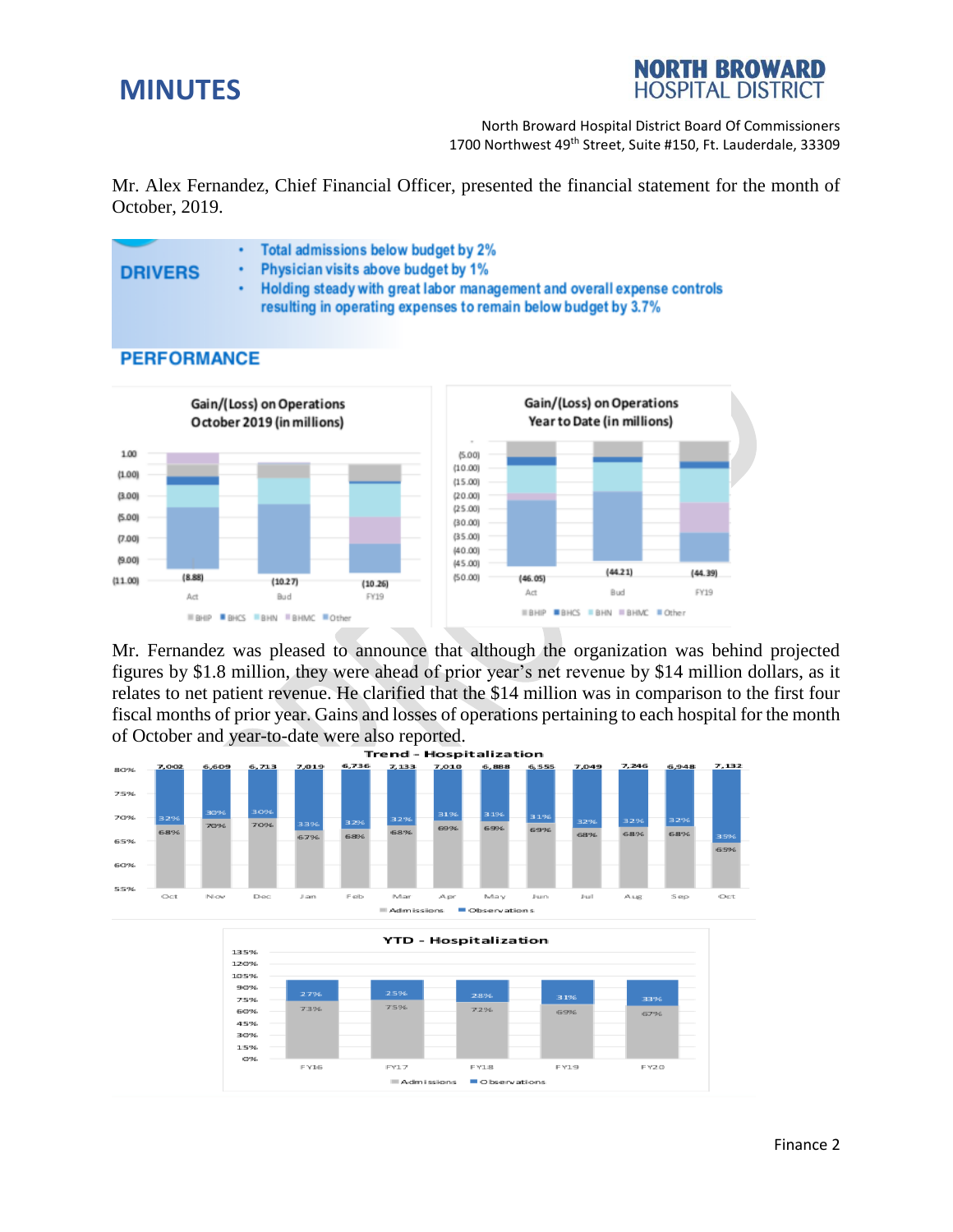# **MINUTES**

# **NORTH BROWARD HOSPITAL DISTRICT**

#### North Broward Hospital District Board Of Commissioners 1700 Northwest 49<sup>th</sup> Street, Suite #150, Ft. Lauderdale, 33309







Mr. Fernandez reported that the Trends for Hospitalizations was 5% greater to prior year's first four months and that there was a decline in surgeries by 2%.

# **Broward Health Imperial Point**

#### **DRIVERS**

- **Total Admissions and Surgeries down to budget** ÷
- Net Reimbursement Favorable to Prior Year due to Favorable Case Mix ٠ Index, Favorable mix for Surgical Cases and Cardiac Caths
- **Operating Expense Favorable to budget** ٠

#### **PERFORMANCE**

|              |                                       | <b>Current Period</b> |        |        |       | <b>FYTD</b> |        |               |          |         |        |
|--------------|---------------------------------------|-----------------------|--------|--------|-------|-------------|--------|---------------|----------|---------|--------|
|              |                                       | Prior                 |        |        | Prior |             |        |               |          |         |        |
|              |                                       | Actual                | Budget | Var    | Year  | Var         | Actual | <b>Budget</b> | Var      | Year    | Var    |
|              | Broward Health Imperial Point         |                       |        |        |       |             |        |               |          |         |        |
| 1.           | <b>Admissions</b>                     | 590                   | 683    | (93)   | 573   | 17          | 2,595  | 2.649         | (54)     | 2,468   | 127    |
| $\mathbf{2}$ | <b>Observation Cases</b>              | 402                   | 345    | 57     | 327   | 75          | 1,421  | 1,264         | 157      | 1,263   | 158    |
| 3.           | <b>Total Hospitalization Patients</b> | 992                   | 1,028  | (36)   | 900   | 92          | 4,016  | 3.913         | 103      | 3,731   | 285    |
| 4.           | <b>Surgeries</b>                      | 574                   | 646    | (72)   | 629   | (55)        | 2,153  | 2,476         | (323)    | 2,339   | (186)  |
| 5.           | <b>ER Visits</b>                      | 3,135                 | 3,301  | (166)  | 3,108 | 27          | 12,357 | 12,801        | (444)    | 12,484  | (127)  |
|              | (5 in milians)                        |                       |        |        |       |             |        |               |          |         |        |
| 6.           | Net Operating Revenue                 | \$9.2                 | \$9.6  | (50.4) | \$8.5 | \$0.6       | \$35.1 | \$37.2        | ( \$2.2) | \$33.0  | \$2.1  |
| 7.           | SW & B                                | \$5.1                 | \$5.3  | (S0.1) | \$5.0 | \$0.2       | \$20.3 | \$20.7        | (50.4)   | \$20.0  | \$0.3  |
| 8.           | Sup plies                             | \$1.8                 | \$1.9  | (50.0) | \$1.7 | \$0.1       | \$7.1  | \$7.3         | (50.1)   | \$6.3   | \$0.8  |
| 9.           | Other                                 | \$1.5                 | \$1.9  | (50.4) | \$1.6 | (S0.1)      | \$6.3  | \$7.6         | (S1.3)   | \$7.2   | (S0.8) |
| 10.          | EBIDA                                 | \$0.7                 | \$0.5  | \$0.1  | \$0.3 | \$0.4       | \$1.3  | \$1.6         | (50.3)   | (\$0.5) | \$1.8  |
|              | 11. Depreciation & Common Service     | \$1.8                 | \$1.9  | (50.0) | \$1.9 | (S0.1)      | \$7.3  | \$7.5         | (50.2)   | \$7.2   | \$0.0  |
|              | 12. Net Gain (Loss) from Operations   | (51.2)                | (51.3) | \$0.2  | \$1.7 | \$0.5       | (55.9) | (55.8)        | (50.1)   | (\$7.7) | \$1.8  |

Mr. Fernandez reported on Broward Health Imperial Point's improved traction related to admissions within the cardiology department. He also reported that BHIP was \$1.8 million dollars ahead of prior year although they missed budget this year.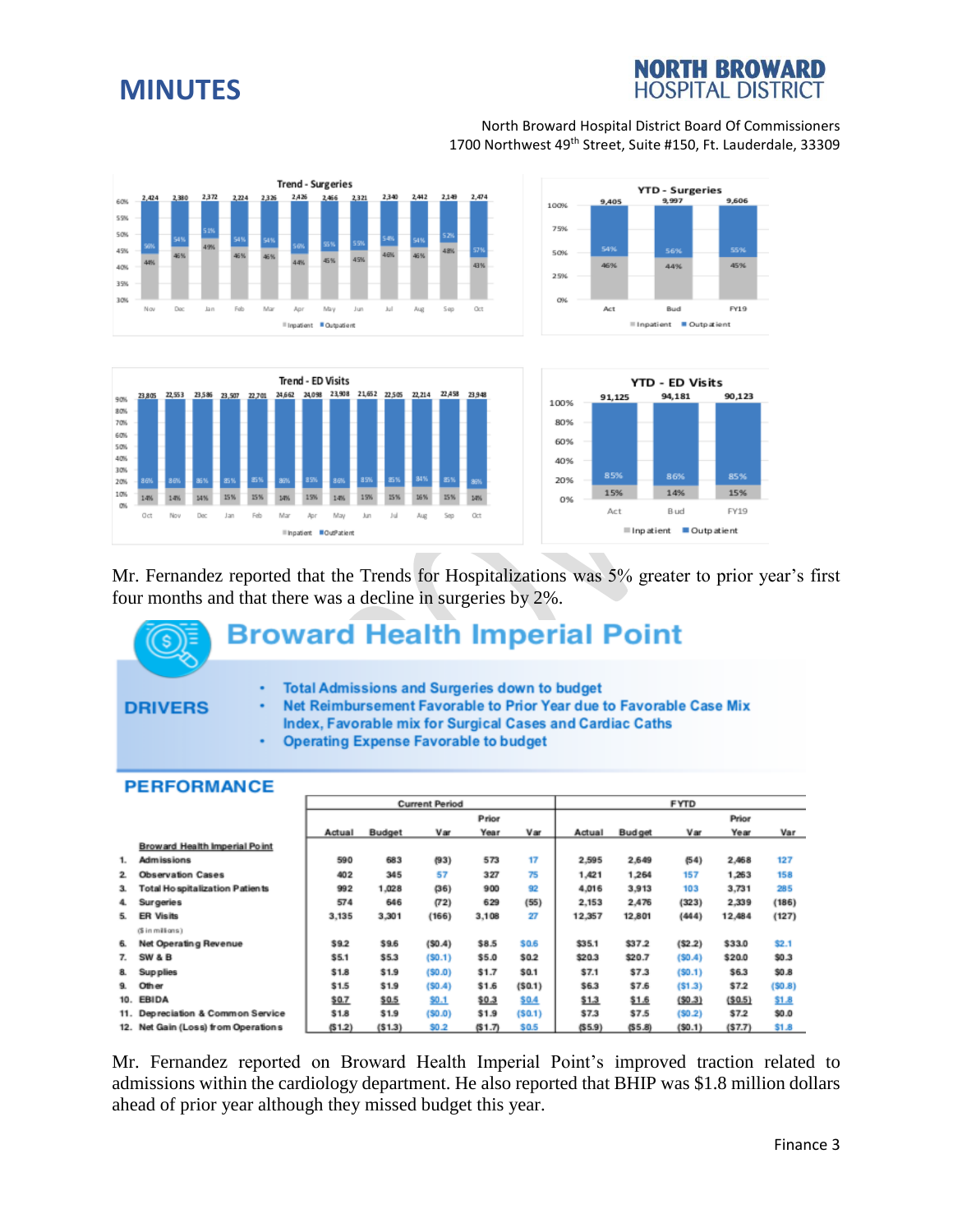



#### North Broward Hospital District Board Of Commissioners 1700 Northwest 49<sup>th</sup> Street, Suite #150, Ft. Lauderdale, 33309



Community Benefit has continued to provide care to the underfunded population in Broward County. Mr. Fernandez stressed the importance of having more patients enrolled in Medicaid or other governmental sources to reduce the financial burden of treating said patients.



Key Financial Indicators showed continued to progress within the organization.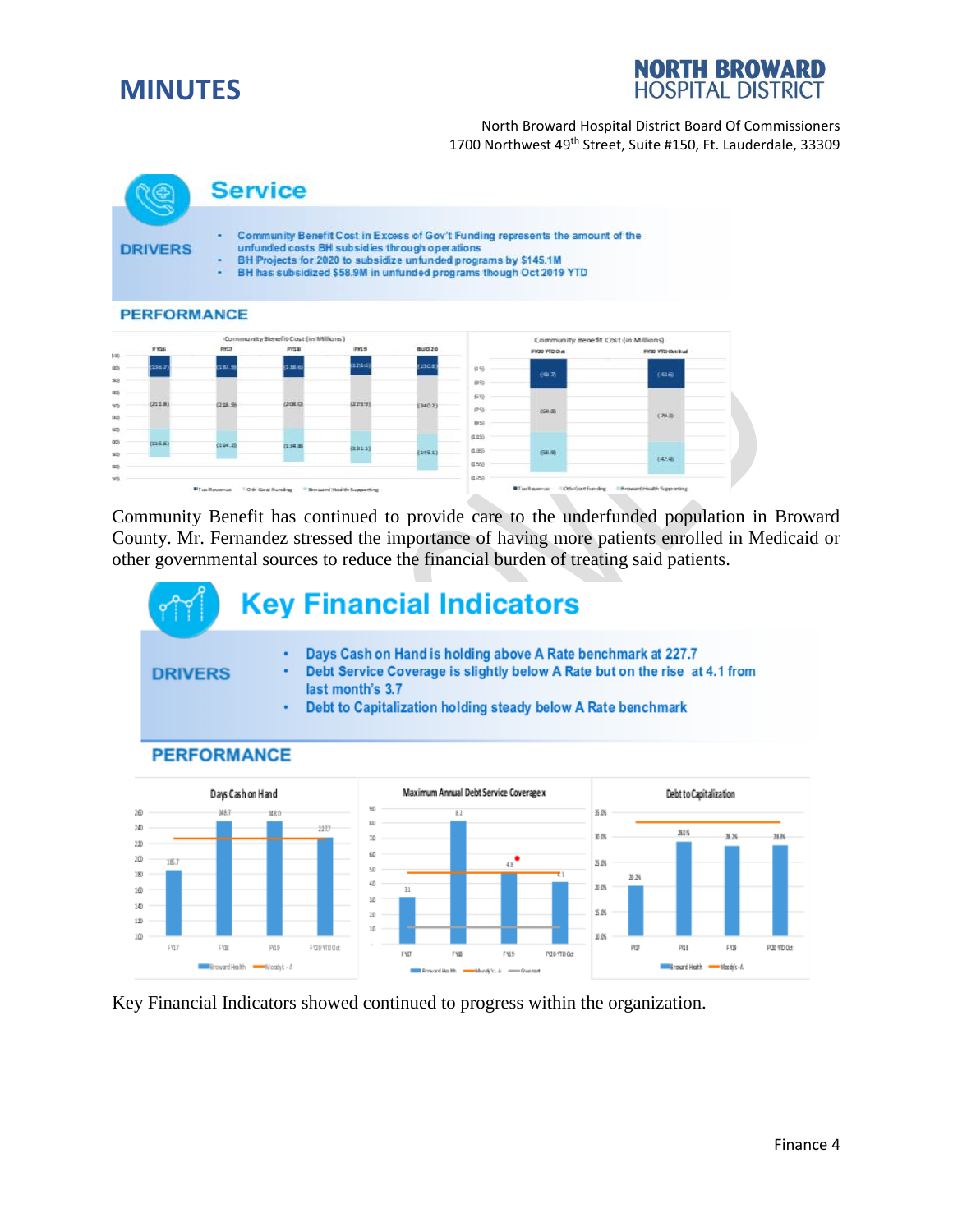# **MINUTES**

# **NORTH BROWARD HOSPITAL DISTRICT**

North Broward Hospital District Board Of Commissioners 1700 Northwest 49<sup>th</sup> Street, Suite #150, Ft. Lauderdale, 33309

# **Rev Cycle Dashboard**

#### **DRIVERS**

Cash collections for October exceeded the goal by 5%

FYTD percentage of accounts converted to funded is above goal by ä, 4.81%

#### **PERFORMANCE**

|              |                                             |         | <b>Current Period</b> |        |        |         |        |  |
|--------------|---------------------------------------------|---------|-----------------------|--------|--------|---------|--------|--|
|              | <b>Revenue Cycle</b>                        | Actual  | Goal                  | Var    | Actual | Goal    | Var    |  |
| 1.           | Cash Collection % (86-100%)                 | 105.16% | 100.00%               | 5%     | 98.49% | 100.00% | $-2%$  |  |
| $\mathbf{2}$ | AR days - Revenue Cycle Team                | 51.90   | 47.00                 | 4.90   | 51.90  | 47.00   | 4.90   |  |
| 3.           | First Pass Denial%                          |         |                       |        |        |         |        |  |
| 4.           | POS Cash Collections %                      | 35.60%  | 35.00%                | 1%     | 35.52% | 35.00%  | 1%     |  |
| 5.           | Discharged Not Sent to Payer - Rev Mgt      | 5.36    | 5.41                  | (0.05) | 5.39   | 5.54    | (0.15) |  |
| 6.           | Billed AR >90 days- All FC's + Self-pay (P) | 37.97%  | 30.00%                | 8%     | 37.97% | 30.00%  | 8%     |  |
| 7.           | % of IP screened by MOPED                   | 98.95%  | 98.00%                | 1%     | 99.08% | 98.00%  | 1%     |  |
| 8.           | % of IP conversions to FC R                 | 27.48%  | N/A                   | O%     | 25.28% | N/A     | O%     |  |
| 9.           | % of Accounts Converted to Funded           | 82.30%  | 80.00%                | 2%     | 84.81% | 80.00%  | 5%     |  |

A strong and continued focus on Revenue Cycle was reported at all four regions. Despite the fact the organization did not meet projections, cash collections exceeded goal by 5% in the month of October. Several other financial indicators were reported on within the Revenue Cycle.



Mr. Fernandez concluded his presentation with a Financial Initiative Update for the month of October.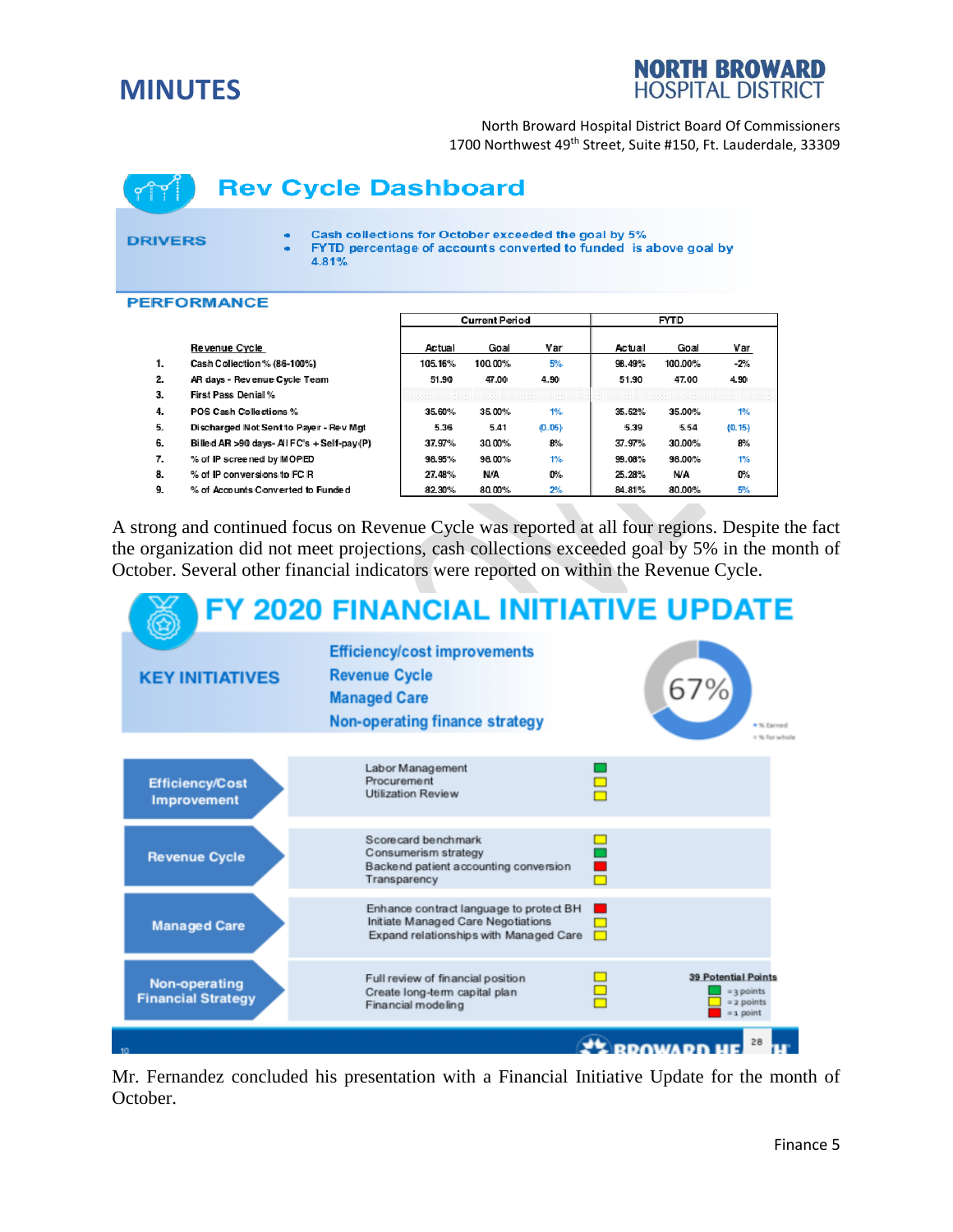

**NORTH BROWARD HOSPITAL DISTRICT** 

North Broward Hospital District Board Of Commissioners 1700 Northwest 49<sup>th</sup> Street, Suite #150, Ft. Lauderdale, 33309

6.1. Acceptance of Interim Financial Statement for the month of October, 2019

**MOTION** It was *moved* by Commissioner Gregoire, *seconded* by Commissioner Waugh, that:

## **The Finance Committee recommend that the Board of Commissioners of the North Broward District accept the interim financial statements for the month of October, 2019.**

Motion *carried* unanimously.

Mr. Fernandez gave an update to the progress on the suggestions made by external consultants related to the revenue cycle assessment that was conducted months prior. He further detailed several implementations, including a focus on denials, collection agencies and customer service as recommended in the review.

6.3. Systemwide, DRG Validation, Revint Solutions

**MOTION** It was *moved* by Commissioner Gregoire, *seconded* by Commissioner Waugh, that:

**The Finance Committee recommend that the Board of Commissioners of the North Broward Hospital District deem Revint Solutions as Sole Source and authorize the District, without going through the Formal Bid Process established by the District's Procurement Code, to enter into a contract with Revint Solutions to audit inpatient diagnosis-related group ("DRG") for all facilities.** 

Motion *carried* 3 to 1, (opposed by Chairman Berry).

6.4. Systemwide, Expansion of Agreement in Partnership with American Well for Telehealth Access

**MOTION** It was *moved* by Commissioner Gregoire, *seconded* by Commissioner Waugh, that:

**The Finance Committee recommend that the Board of Commissioners of the North Broward Hospital District authorize the President/CEO to approve the expansion of agreement in partnership with American Well, the vendor awarded per the formal RFP process, to provide telehealth services.**

Motion *carried* unanimously.

6.5. BHMC, Hologic Genius 3D Mammography System, Lillian S. Wells Women's Health Center

**MOTION** It was *moved* by Commissioner Gregoire, *seconded* by Commissioner Berry, that:

## **The Finance Committee recommend that the Board of Commissioners of the North Broward Hospital District authorize the President/CEO, to approve the GPO purchase of the Hologic**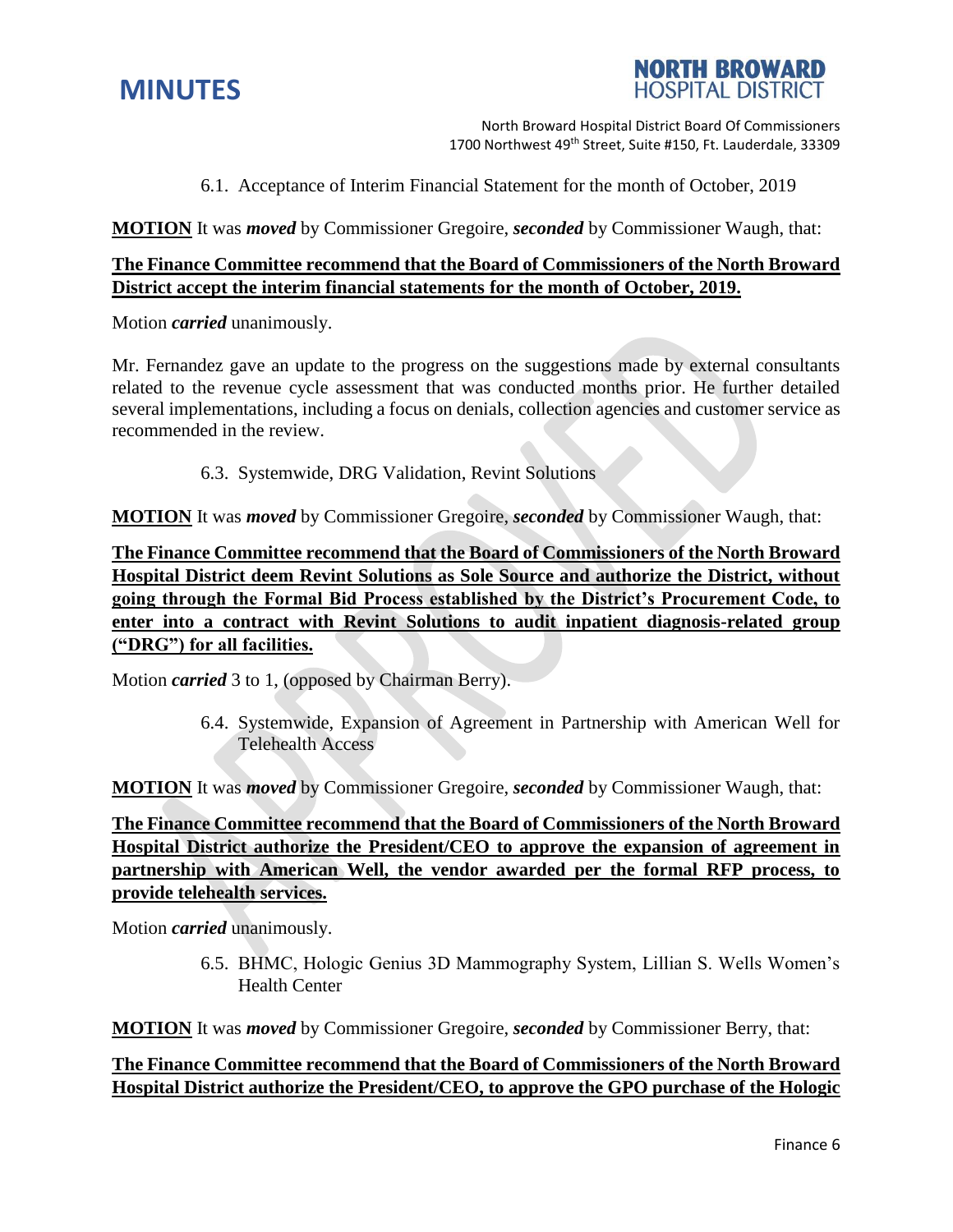



North Broward Hospital District Board Of Commissioners 1700 Northwest 49<sup>th</sup> Street, Suite #150, Ft. Lauderdale, 33309

### **3Dimensions Mammography System at a cost of \$497,855., utilizing \$300,000 from donated funds, and \$197,855 from Broward Health Medical Center base capital.**

Motion *carried* unanimously.

6.6. Systemwide, Emergency Assistance for Uninsured Patient Sponsorship Program, Healthfund Solutions

**MOTION** It was *moved* by Commissioner Gregoire, *seconded* by Commissioner Berry, that:

**The Finance Committee recommend that the Board of Commissioners of the North Broward Hospital District authorize the President/CEO approval to spend over the CEO threshold with HealthFund Solutions to assist with patient sponsorship program for uninsured patients.**

Motion *carried* unanimously.

6.7. Systemwide, 360 Encompass Coding, Reimbursement and Clinical Documentation Software, 3M Health

**MOTION** It was *moved* by Commissioner Gregoire, *seconded* by Commissioner Berry, that:

**The Finance Committee recommend that the Board of Commissioners of the North Broward Hospital District authorize the District to engage and enter into a 5-year Agreement with 3M Health Information Systems to provide 3M 360 Encompass System for coding, reimbursement and Clinical Documentation Improvement Software and to grant this waiver arrangement as standardization waiver thus to exempt it from the formal bid process outlined in the Procurement Code.** 

Motion *carried* unanimously.

6.8. BHMC, First Amendment to Service Agreement, Social Work Advantage, Inc.

**MOTION** It was *moved* by Commissioner Gregoire, *seconded* by Commissioner Berry, that:

**The Finance Committee recommend that the Board of Commissioners of the North Broward Hospital District authorize the District to execute the First Amendment to Service Agreement for Social Work Advantage, Inc., which exceeds the 75th percentile.**

Motion *carried* unanimously.

Commissioner Waugh requested that additional documentation be brought to the board on matters involving sole source vendors in an effort to ensure appropriate processes are being implemented.

## 7. **ADJOURNMENT** 1:00 p.m.

**MOTION** It was *moved* by Commissioner Waugh, *seconded* by Commissioner Berry to: